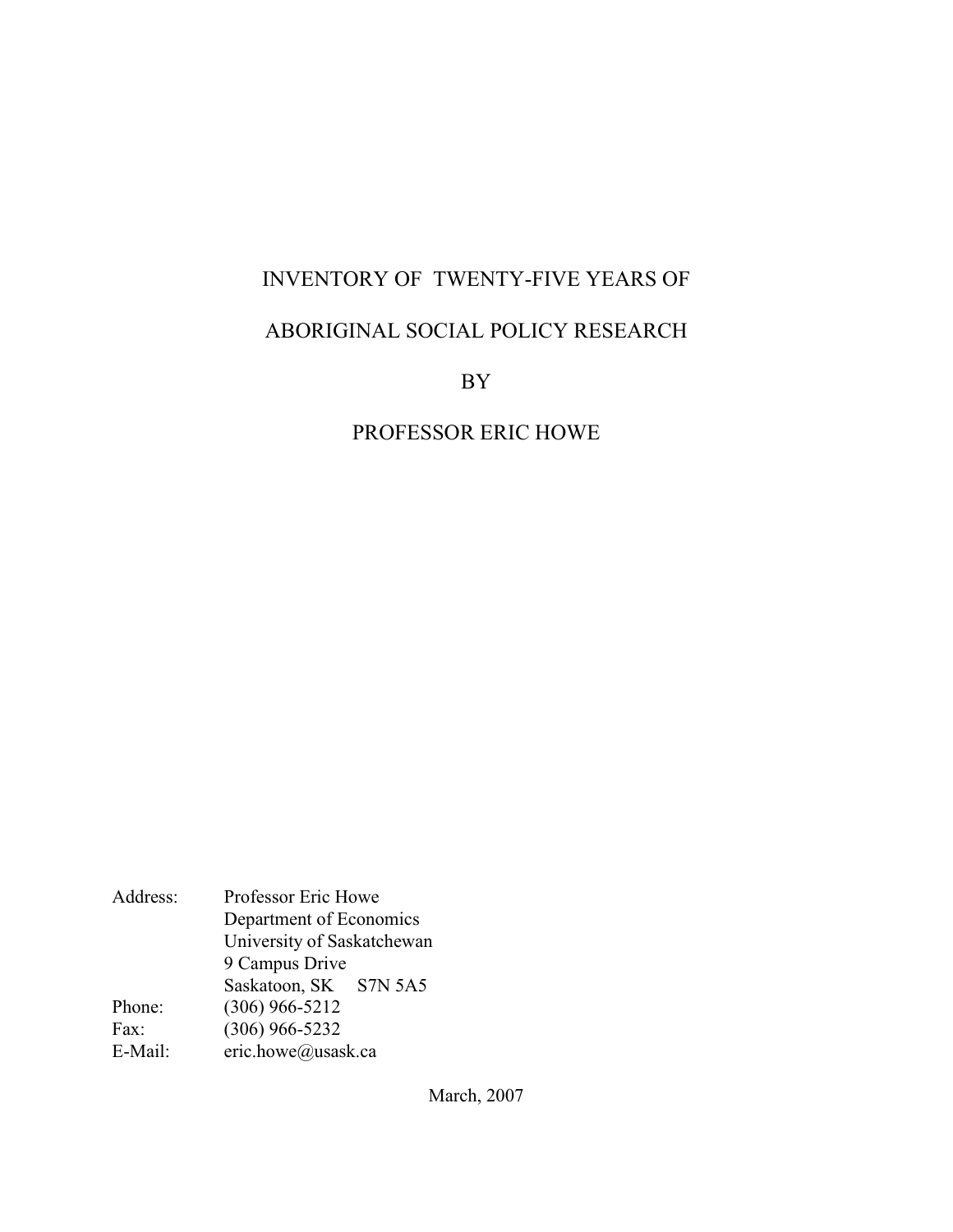## INVENTORY OF TWENTY-FIVE YEARS OF

# ABORIGINAL SOCIAL POLICY RESEARCH

## BY

## PROFESSOR ERIC HOWE

## **Table of Contents**

| 3. |  |
|----|--|
|    |  |
|    |  |
|    |  |
|    |  |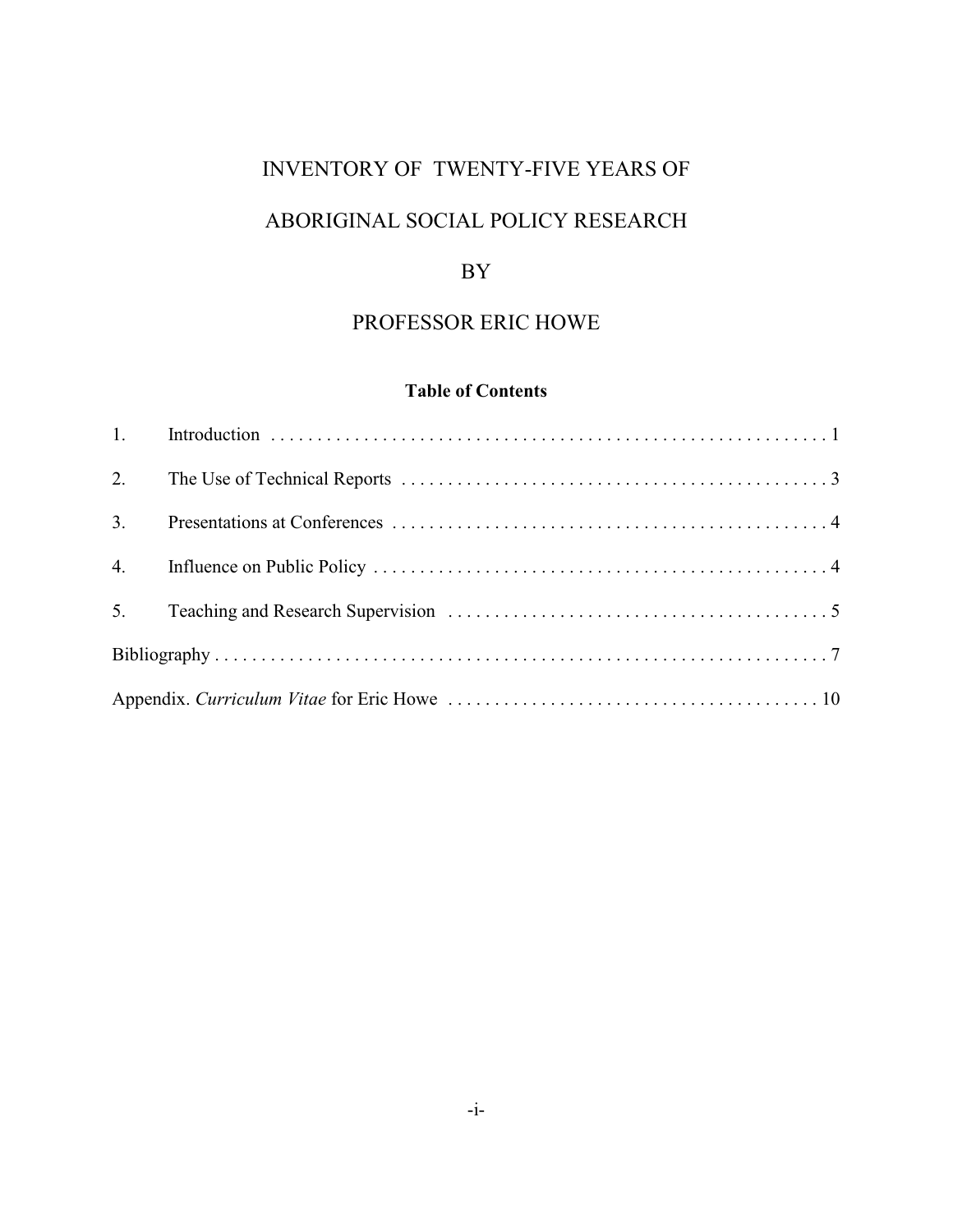## **1. Introduction**

I have been developing my research program in Aboriginal Social Policy Research for the past twenty-five years. The quarter-of-a-century point seems appropriate to do an inventory, which is the purpose of this paper.

My most recent research topics have involved a set of related research issues: forecasting the future of Aboriginal people, the processes whereby Aboriginal people are becoming further integrated into the economic mainstream, and the individual economic incentives they face in so doing. The research issues associated with the processes of economic integration are distinct from the issues associated with the incentives: in fact, the incentives would be irrelevant without the processes but the processes would be irrelevant without the incentives. Processes and incentives are both crucial for forecasting the future of Aboriginal people as well as the future of our province.

Although much of my Aboriginal social policy research has focused on Saskatchewan, it has extended to the remainder of the Canadian prairies as well as the Arctic–where the relative size of the Aboriginal population is the largest in Canada.

My approach to Aboriginal social policy research is shown schematically in Figure 1. I have had thirty publications thus far in my career, and over a quarter of them–seven–have been in Aboriginal Social Policy Research. In addition, I have done thirty technical reports and over half–seventeen–are in this area. The remainder of this section will refer to the categories of research shown in Figure 1.

As shown in Figure 1, my analytic methodology proceeds by building a macroeconometric model of the economy being studied. Utilizing this methodology, in Canada I have constructed macroeconometric models of:

- Saskatchewan–the major revisions are documented in Howe (1995, 1985 and 1982), but the model is maintained on an ongoing basis;
- Nunavut–the major revisions are documented in Stabler and Howe (2000a and 1998b) though another major revision is underway;
- Alberta–documented in Howe and Lendsay (1999); and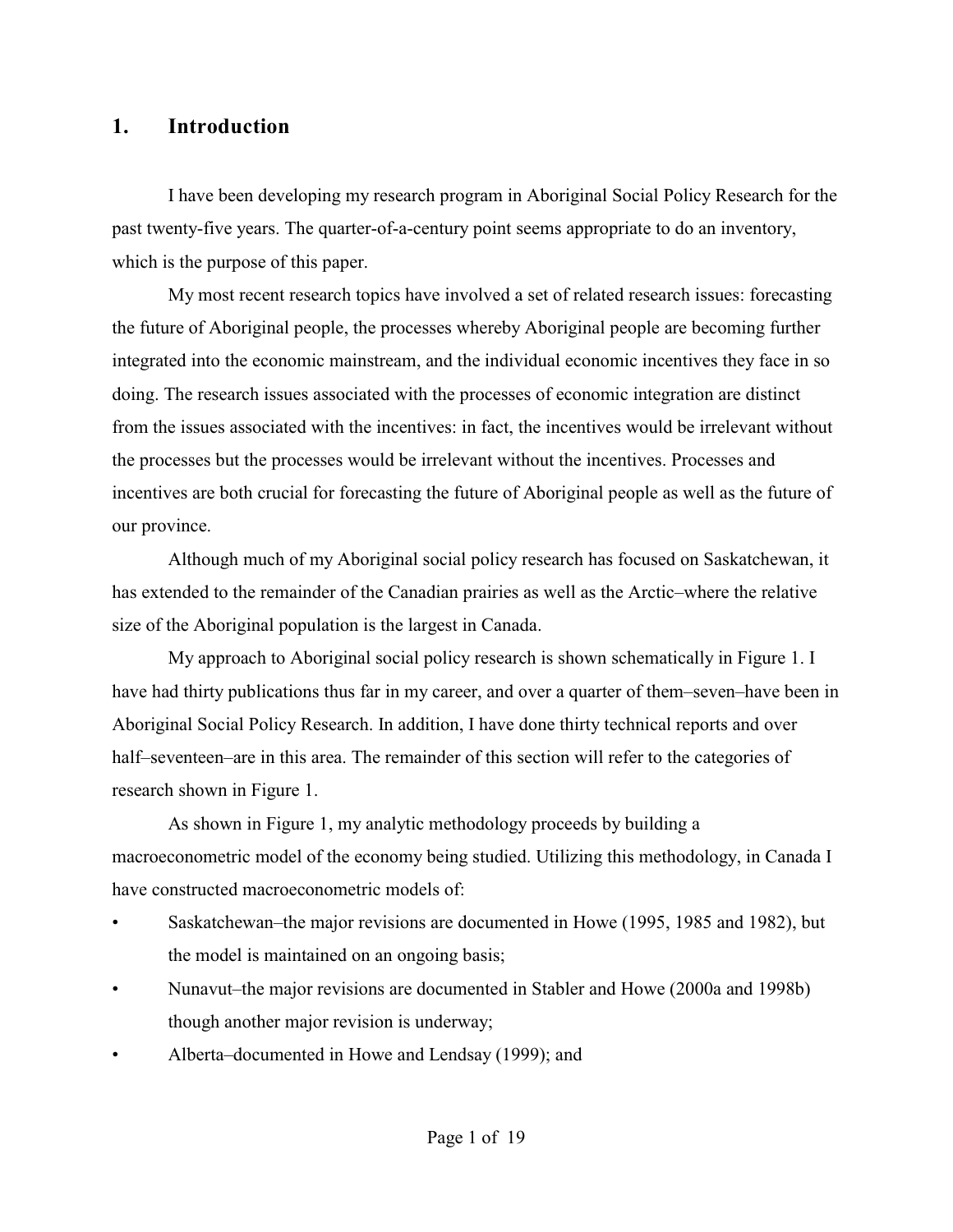

• The Northwest Territories–documented in Howe and Stabler (1990) and Stabler, Howe and Tolley (1988).

After building a macroeconometric model, part of my research program involves forecasting the future of Aboriginal People. That has been done in Lendsay, Painter and Howe (2000, 1997a and 1997b), Lendsay, Howe and Hansellman (1999), and Stabler and Howe (1991 and 1990). Most recently, it was done in Howe (2006a and 2006b).

Another research area is the analysis of the processes whereby Aboriginal people are further integrated into the economic mainstream, and the incentives the face in doing so. There are two principal processes: education and entrepreneurship. Although only one paper–Howe (2004)–is focused on this single issue, many of the others cited in this report are related. For example, Howe (2006a) assesses both processes and incentives in forecasting the future of Aboriginal people in Saskatchewan and the future of our province.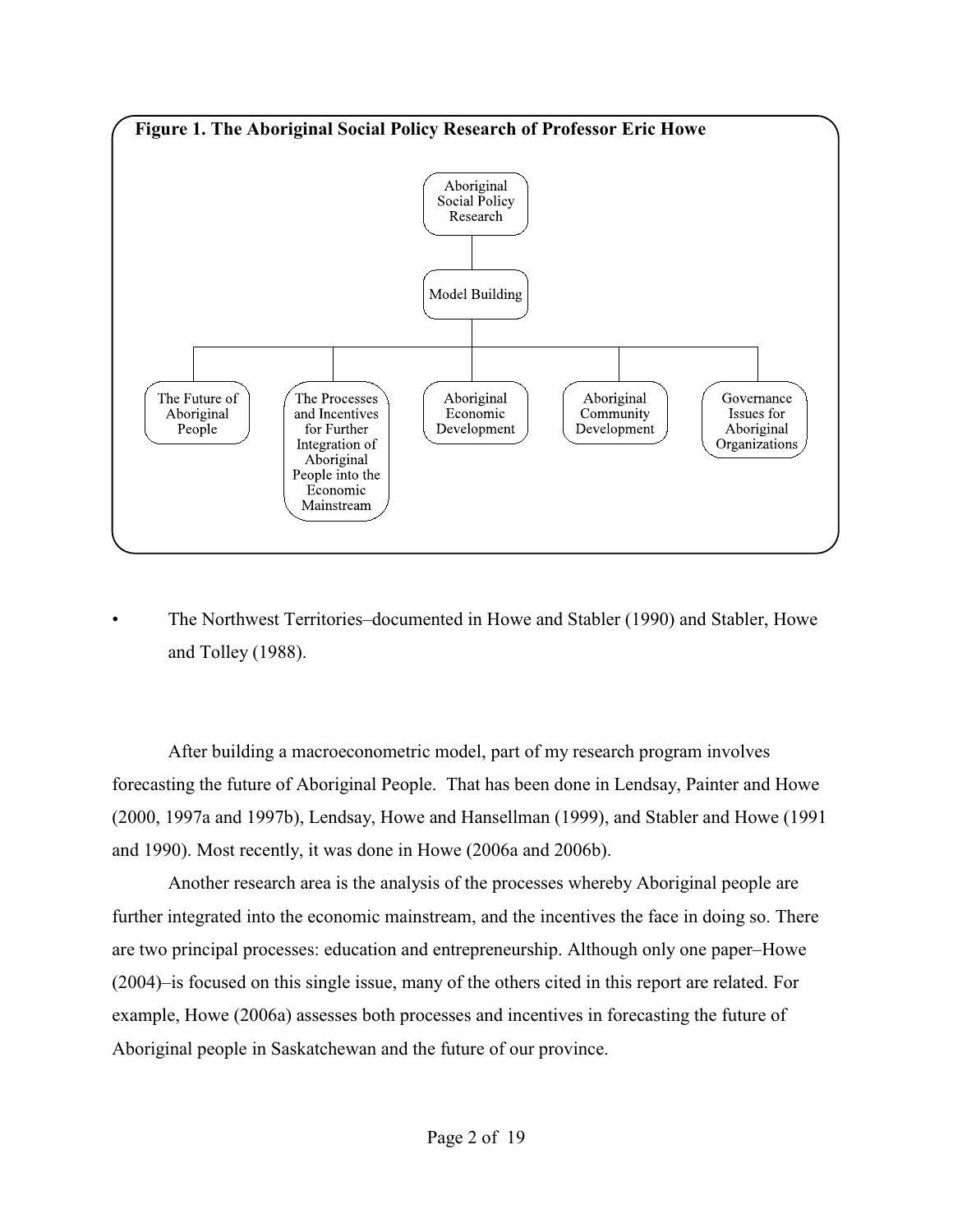The process of Aboriginal economic development can focus on particular industries or particular projects. The analysis in Stabler, Tolley and Howe (1990) analyzes Aboriginal participation in the fur industry in the Northwest Territories. At the project level, I have done several papers on the economics of the proposed deep-water port to be built at the end of Bathurst Inlet together with roads out from the port and the mining projects which this transportation infrastructure would allow, Howe (2002) and Stabler and Howe (2000b and 1998a).

The analysis of Aboriginal community development must take account of the myriad of factors which influence the life and health of communities. I have done two papers analyzing the future of Aboriginal people in Prince Albert, Howe (2006c and 2005).

Finally Howe (2003) considers issues in Aboriginal governance. Much further work in that area is anticipated in the future, as Aboriginal organizations are becoming increasingly accountable for their activities and expenditures.

## **2. The Use of Technical Reports**

Many of the papers discussed in this report are technical reports, done for particular governments, NGO's and businesses. Partly my use of technical reports reflects the nature of Aboriginal social policy research which sometimes necessarily has a very tight focus. For example, the project for a deep-water port in Bathurst Inlet, discussed above, is important in the process of Aboriginal economic development because of the training, employment, economic activity, and government revenue it will provide. (The importance of the work for Aboriginal economic development is reflected in the fact that much of the work is done for the Kitikmeot Innuit Association.) Although my analyses of the Bathurst project is being extensively used in the various assessments of that project, it is unlikely to ever be publishable in a peer-reviewed journal because the focus is too tightly on the one project. Another reason for my use of technical reports is due to the nature of my conclusions. In my research, I tend to conclude that appropriate, modestly funded government policies will bring about fairly positive outcomes in the mediumto-long run. Thus my conclusions tend to annoy neoconservative referees because of my stress on the importance of government policies. But my conclusions also tend to annoy those at the other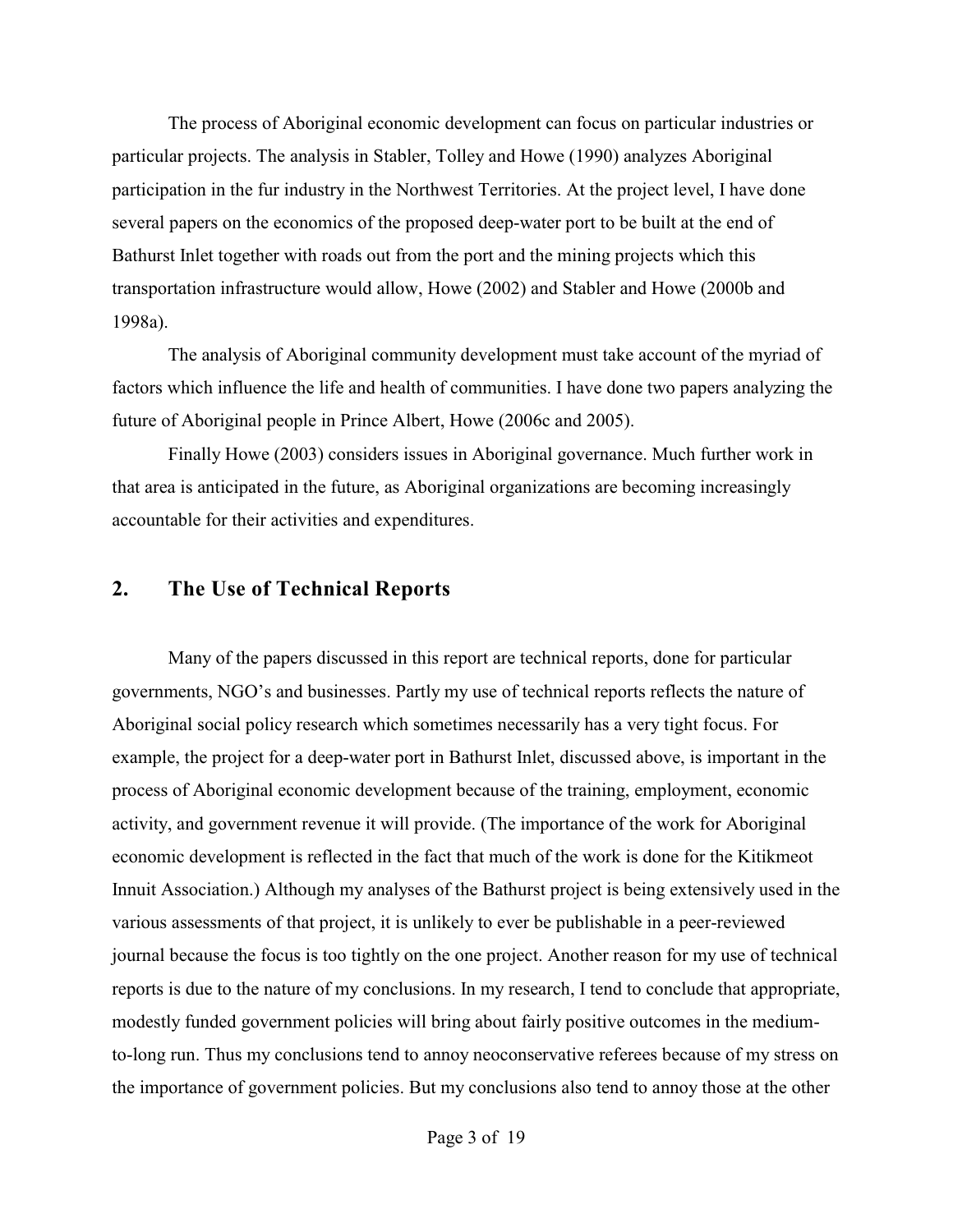end of the political spectrum because I tend to reach positive conclusions without extravagantly expensive government programs.

My use of technical reports will become more pronounced if I succeed in becoming more involved in governance issues applied to Aboriginal organizations. The only paper I have done in the area thus far is Howe (2003), which is an analysis of the funding formulae used by Federation of Saskatchewan Indian Nations in allocations to Saskatchewan's bands. It is extraordinary that they brought in an academic to assess their allocation formulae. They would not have done so if they thought that there was the slightest chance that the academic analysis would provide ammunition for their critics.

Another use of technical reports–and example of their importance–is illustrated by Howe (2006b). It was part of supporting documentation for an application to the CRTC for a license for an aboriginal radio station for Saskatoon. With that station, Saskatoon would become the first CMA in Canada to have a radio station with an Aboriginal demographic target.

### **3. Presentations at Conferences**

Because of the social significance of Aboriginal issues, I continue to have more opportunities to make presentations at conferences on Aboriginal issues than either time or my travel budget permits. In the past twelve months, my public lectures in the area of Aboriginal Social Policy have included: the plenary session of the annual meeting of the Aboriginal Government Employees Network; the annual meeting of the Community Foundations of Canada; the annual meeting of the Saskatchewan Institute of Agrologists; and a public forum of the Saskatchewan Institute on Public Policy which was convened to specifically consider the issues addressed in Howe (2006a).

## **4. Influence on Public Policy**

The nature of the political process can make it extremely difficult to document influence on public policy. However, I have had ongoing discussions of Aboriginal public policy issues with a number of policy makers. Lendsay, Painter and Howe (1997a) was published by the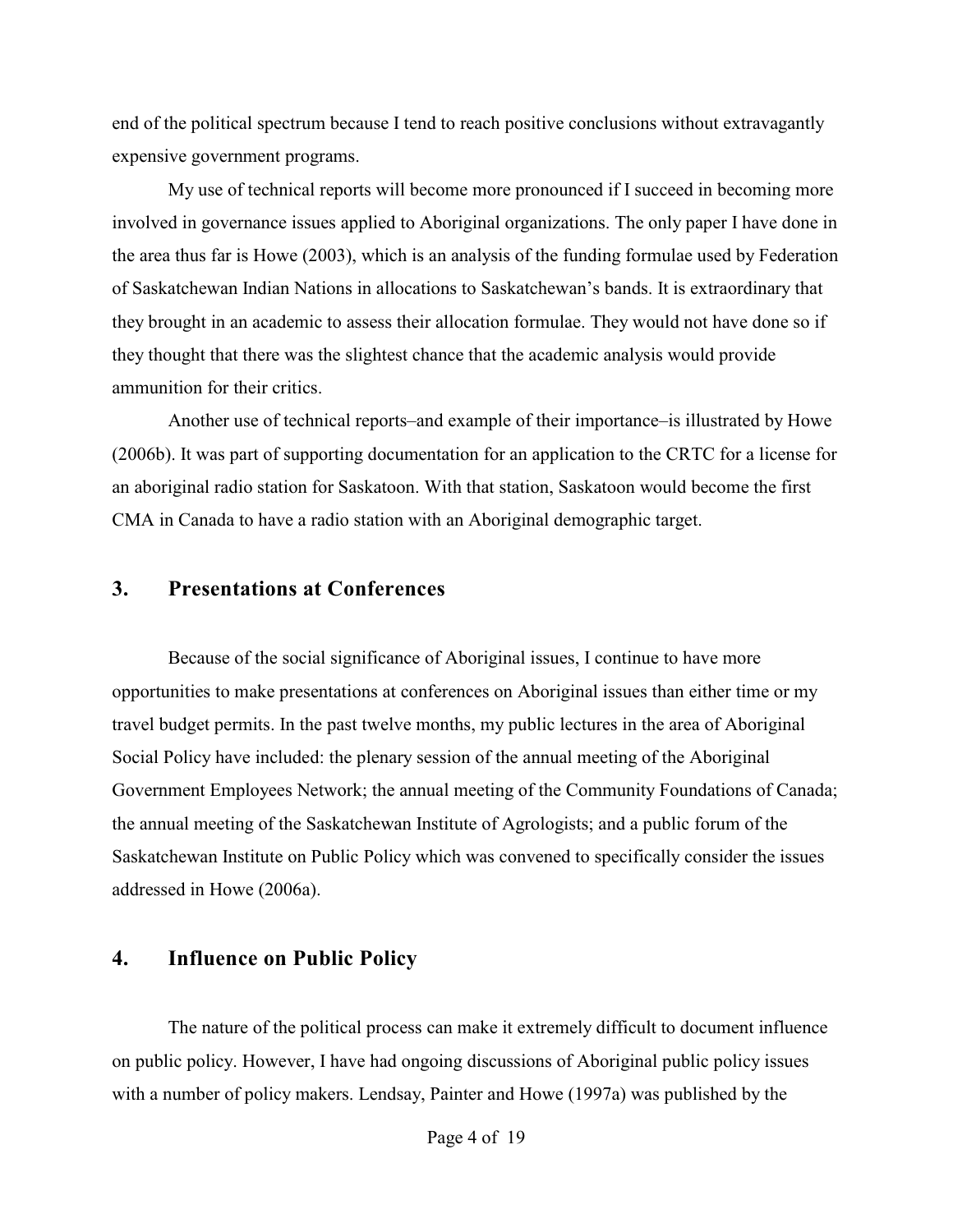Federation of Saskatchewan Indian Nations at a time when Aboriginal labour market conditions were particularly bleak and provincial Aboriginal policies were in particular flux. FSIN picked a red binding for publication. The analysis was referred to so frequently in public policy discussions, that it was simply referred to as the "Red Book."

Some of my confidence in the political impact of my Aboriginal social policy research is due to my involvement in a variety of other social policy questions in Saskatchewan and Canada. It has been my privilege to make contributions to the determination of social policy in Saskatchewan for the Blakney, Devine, Romanow, and Calvert governments on a variety of issues including potash (Blakney), oil upgrading (Devine), education (Romanow) and the Trade, Investment and Labour Mobility agreement (Calvert), in addition to Aboriginal social policy. At the provincial level, I make contributions to different sides of the political spectrum: for example, my work is discussed in the current policy paper of the Saskatchewan Party, *Pride with Purpose* released in February of  $2007<sup>1</sup>$  At the national level, I have been involved in a number of social policy issues for several governments and for several federal departments, especially involving the arctic.

When the Honourable Mary Ellen Turpel-Laffond presented the Law Foundation of Saskatchewan lecture in September of 2006, my research conclusions made up a significant proportion of her talk.<sup>2</sup>

## **5. Teaching and Research Supervision**

The Department of Economics at the University of Saskatchewan–due to resource constraints–does not have a course in Aboriginal Social Policy Research; neither at the graduate or the undergraduate levels. That is unfortunate due to the importance of Aboriginal issues. However, almost half of my graduate research supervision is in the area. For example, I was on

<sup>&</sup>lt;sup>1</sup>Pride with Purpose can be found on the web at www.saskparty.com/assets/pdf/SaskatchewanPartyPolicyBook.pdf

<sup>&</sup>lt;sup>2</sup>That talk can be found on the web at http://www.uregina.ca/sipp/documents/pdf/BN16\_Lafond\_2.pdf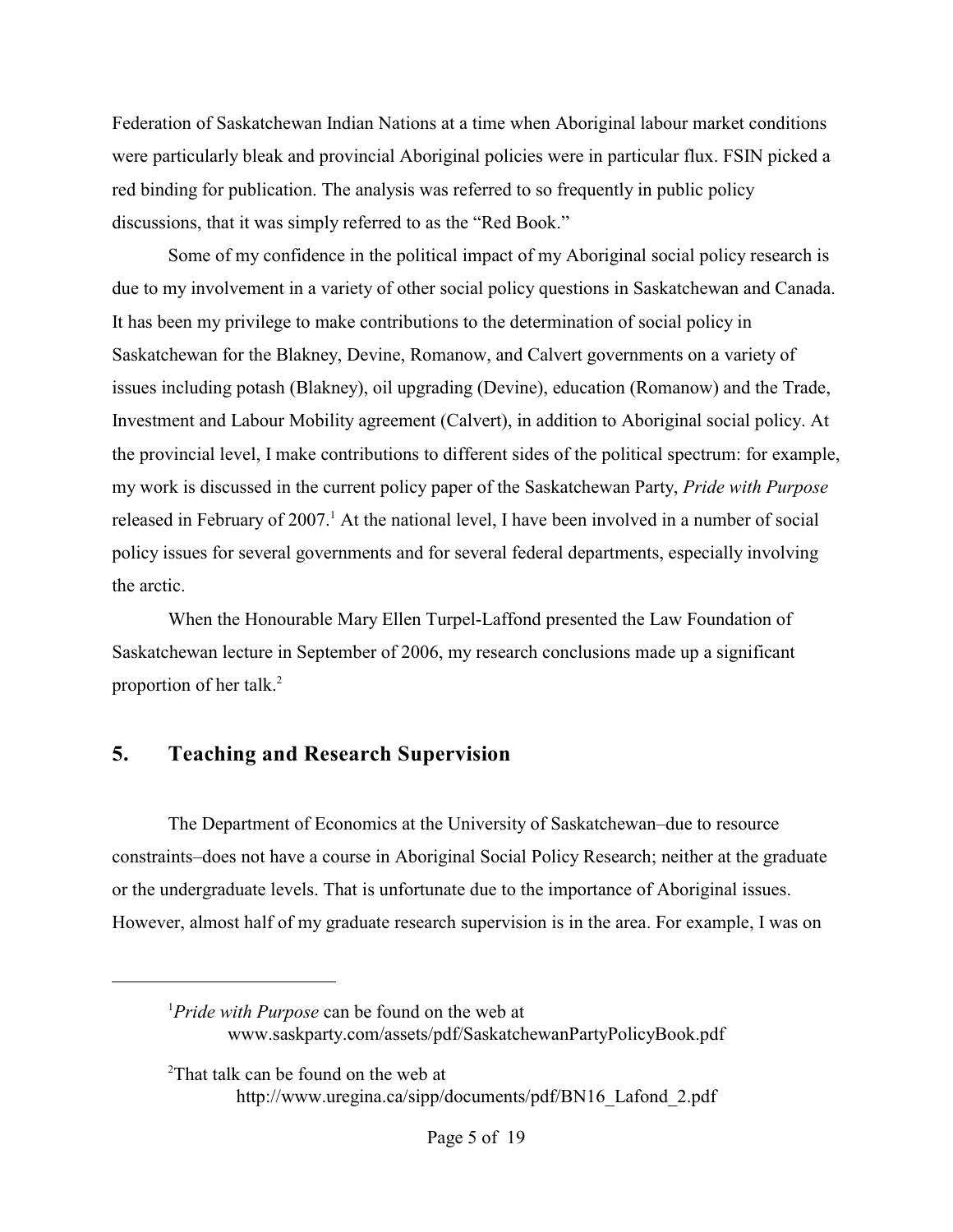the committee of Cook (2003), which analyzed the policy implications of Fetal Alcohol Syndrome. I supervised Vanstone (2005) in her analysis of Aboriginal education, Ceaser (2006) and Bly (2003) in their analyses of the Aboriginal labour market. I supervised Sarkar (2006) in his analysis of Aboriginal entrepreneurship. I set up a special Ph.D. program for a student in Aboriginal economic development, only to have her find it impossible to manage the logistics of the program. (Unfortunately, due to departmental resource constraints, she had to go elsewhere for some of her courses, which family responsibilities did not permit.)

Cumulatively, these graduate students' analyses are becoming an important store of knowledge focused on the situation of Aboriginal people in Saskatchewan. And many are finding the conclusions to be counter to their initial beliefs. For example, in Saskatchewan as well as elsewhere in North America, Aboriginal women receive the highest financial rate of return to postsecondary education for any sex and ethnic group. (Contributing to an explanation of why Aboriginal females outnumber Aboriginal males in the student body at the University of Saskatchewan.) Discovering that this is true–and exploring the reasons why–is both fascinating and extraordinarily important for the future of our province. Or discovering that there is an inverse U relationship between education and entrepreneurship among Aboriginal people in Saskatchewan (so increased education increases entrepreneurship up to a point but decreases thereafter) though probably not elsewhere in Canada. Again, the reasons are fascinating and have important implications for the future of our province.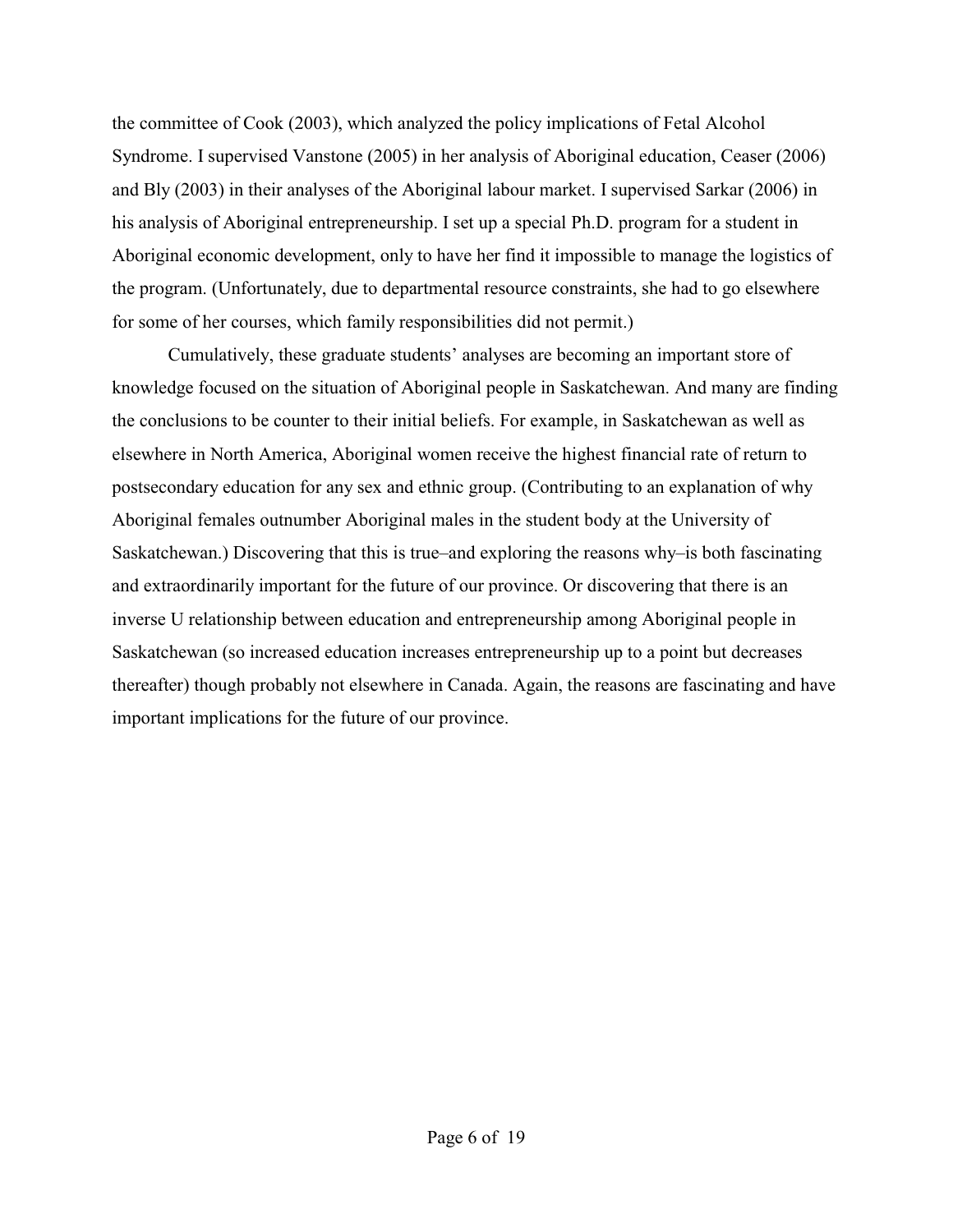## **Bibliography**

## **Citation of work by Eric Howe in Aboriginal Social Policy Research**

- E. C. Howe: "Saskatchewan with an Aboriginal Majority: Education and Entrepreneurship," *Public Policy Paper # 44*, Saskatchewan Institute of Public Policy, September 2006a, ISBN 0-7731-0582-4.
- E. C. Howe: *Saskatoon and Aboriginal People in the 21<sup>st</sup> Century*. Prepared for a submission to the CRTC to create an Aboriginal oriented radio station in Saskatoon, 2006b.
- E. C. Howe: *The Economic Significance of First Nations Business to Prince Albert*. Prepared for the Prince Albert Grand Council, 2006c.
- E. C. Howe: *The Economic Significance of First Nations People to Prince Albert*. Prepared for the Prince Albert Grand Council, 2005.
- E. C. Howe: "Education and Lifetime Income for Aboriginal People in Saskatchewan," in J. P, White, P. Maxim and D. Beavon, eds., *Aboriginal Policy Research: Setting the Agenda for Change, Volume 1*, Toronto: Thompson Educational Publishing, 2004, pp. 175-191.
- E. C. Howe: *Review of the Community Based Funding Program Formulae Used by The Federation of Saskatchewan Indian Nations.* Prepared for the Federation of Saskatchewan Indian Nations, 2003.
- E. C. Howe: *Bathurst Inlet Port, Road, and Mining Development: The Economic Benefits for Nunavut and Canada*. Prepared for the Kitikmeot Development Commission, 2002.
- E. C. Howe: *PREMOS: The Provincial Economic Model of Saskatchewan*. Prepared for the Saskatchewan Energy Conservation and Development Authority, 1995.
- E. C. Howe: *The 1985 Revision of the Saskatchewan Econometric Model*. Prepared for the Executive Council of the Saskatchewan Provincial Government, 1985.
- E. C. Howe: *The Saskatchewan Econometric Model*. Prepared for the Executive Council of the Saskatchewan Provincial Government, 1982.
- E. C. Howe and K. Lendsay: *The Economic Model of Alberta and the Métis Settlements*. Prepared for the General Council of the Métis Settlements of Alberta, 1999.
- E. C. Howe and J. C. Stabler: *The Revised Northwest Territories Economic Model*. Prepared for the Government of the Northwest Territories, 1990.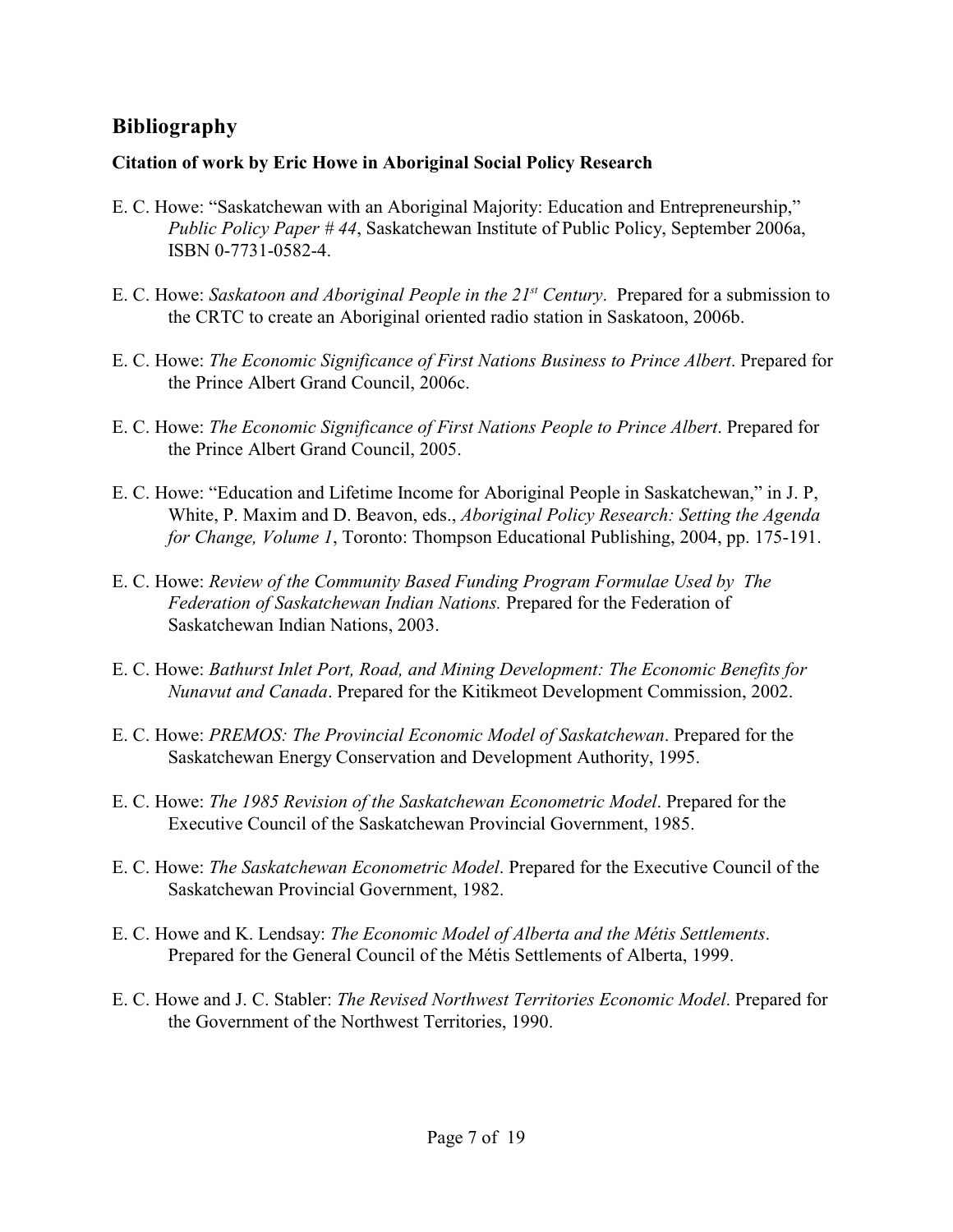- K. Lendsay, E. C. Howe, and C. Hanselmann: *Future of the Métis Settlements of Alberta: Demographic and Economic Forecasting Study*. Prepared for the General Council of the Métis Settlements of Alberta, 1999.
- K. Lendsay, M. Painter, and E. C. Howe: "Managing Saskatchewan's Expanding Aboriginal Economic Gap," *Journal of Aboriginal Economic Development*, 1(2), Winter 2000, pp. 31-45. (Reprinted in *Council for the Advancement of Native Development Officers Newsletter*, 2(9), Winter 2000-2001, pp. 10-13.)
- K. Lendsay, M. Painter, and E. C. Howe: "Impact of the Changing Aboriginal Population on the Saskatchewan Economy: 1995-2045," in *Saskatchewan and Aboriginal People in the 21st Century*. Regina: Federation of Saskatchewan Indian Nations, 1997a, pp. 37-143.
- K. J. Lendsay, M. Painter, and E. C. Howe: *Impact of Aboriginal People on the Saskatchewan Economy: 1995-2045*. Prepared for the Federation of Saskatchewan Indian Nations and the Metis Nation, 1997b.
- J. C. Stabler and E. C. Howe: *The Economic Model of Nunavut and the NWT*. Prepared for the Kitikmeot Corporation, Birthright Development Corporation of the Kitikmeot Inuit Association, 2000a.
- J. C. Stabler and E. C. Howe: *Bathurst Inlet Port, Road, and Mining Development: The Economic Impact on Nunavut*. Prepared for the Kitikmeot Corporation, Birthright Development Corporation of the Kitikmeot Inuit Association, 2000b.
- J. C. Stabler and E. C. Howe: *The Economic Impact on Nunavut of the Bathurst Inlet Port and Mining Development*. Prepared for the Kitikmeot Corporation, Birthright Development Corporation of the Kitikmeot Inuit Association, 1998a.
- J. C. Stabler and E. C. Howe: *The Economic Model of the Western NWT and Nunavut*. Prepared for the Kitikmeot Corporation, Birthright Development Corporation of the Kitikmeot Inuit Association, 1998b.
- J. C. Stabler and E. C. Howe: "Socio-Economic Transformation of the Native People of the Northwest Territories, 1800-2000," in *Old Pathways and New Directions: Towards a Sustainable Future*. Calgary: Arctic Institute of North America, 1991, pp. 137-180.
- J. C. Stabler and E. C. Howe: "Native Participation in Northern Development: The Impending Crisis in the NWT," *Canadian Public Policy*, 16(3), September 1990, pp. 262-283.
- J. C. Stabler, E. C. Howe, and G. Tolley: *The Northwest Territories Economic Model*. Prepared for the Government of the Northwest Territories, 1988.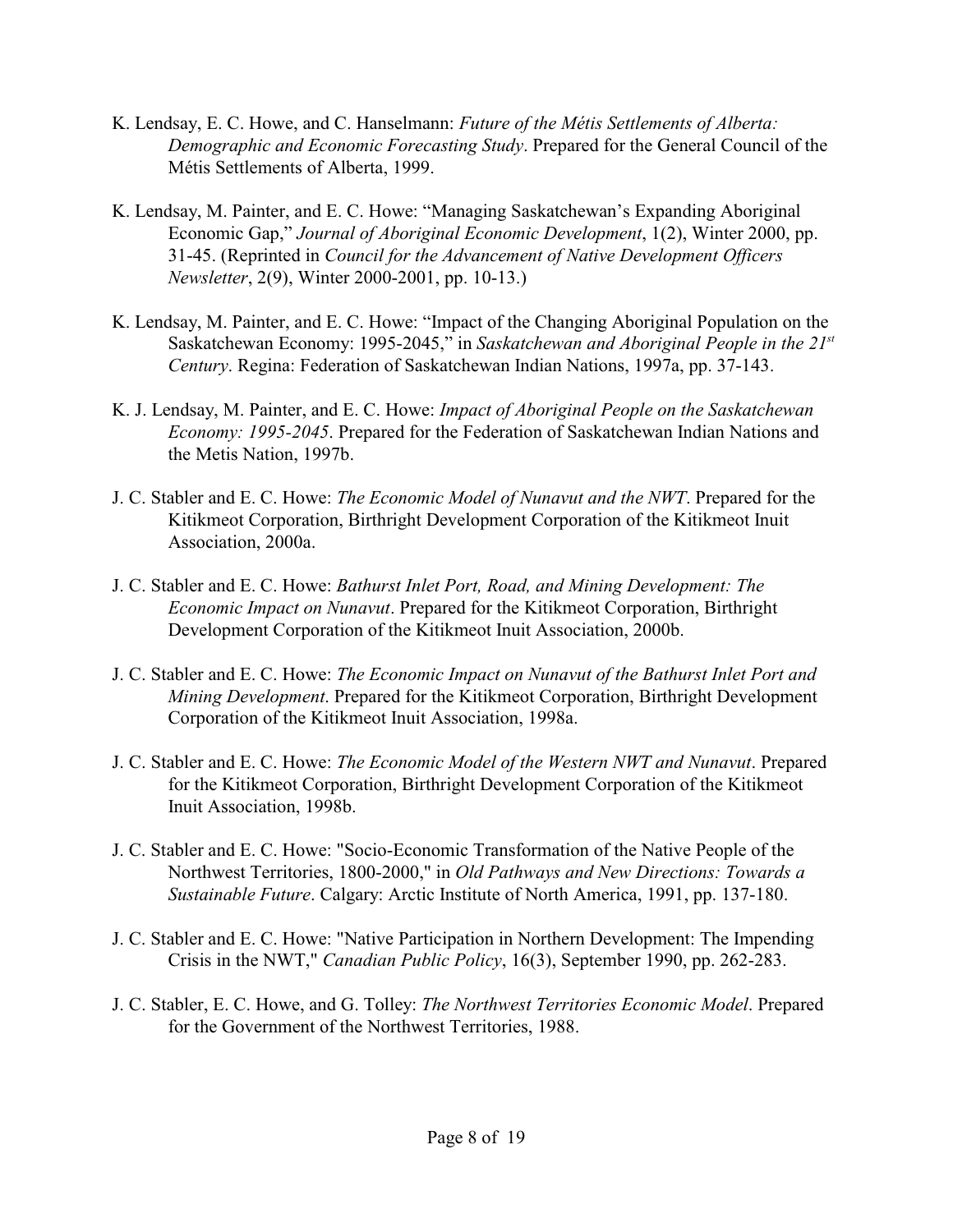J. C. Stabler, G. Tolley, and E. C. Howe: "Fur Trappers in the Northwest Territories: An Econometric Analysis of the Factors Influencing Participation," *Arctic: Journal of the Arctic Institute of North America*, 43(1), March 1990, pp. 1-8.

## **Other works cited in this report**

- Bly, B.: *Canadian Aboriginal People in the Labour Market: An Investigation into Discrimination and Anticipated Discrimination*. Submitted in partial fulfillment of requirement for a Masters Degree, University of Saskatchewan, 2003.
- Ceaser, M. A.: *Wage Differentials in Saskatchewan and Ontario for Aboriginal and Non-Aboriginal People*. Submitted in partial fulfillment of requirement for a Masters Degree, University of Saskatchewan, 2006.
- Cook, J. L.: *Diagnosing Fetal Alcohol Syndrome: Economic and Policy Implications*. Submitted in partial fulfillment of requirement for a Masters Degree, University of Saskatchewan, 2003.
- Sarkar, A.: *Aboriginal Participation in Self and Wage Employment: The Effects of Education*. Submitted in partial fulfillment of requirement for a Masters Degree, University of Saskatchewan, 2006.
- Vanstone, J.: *Returns to Education in Canada*. Submitted in partial fulfillment of requirement for a Masters Degree, University of Saskatchewan, 2005.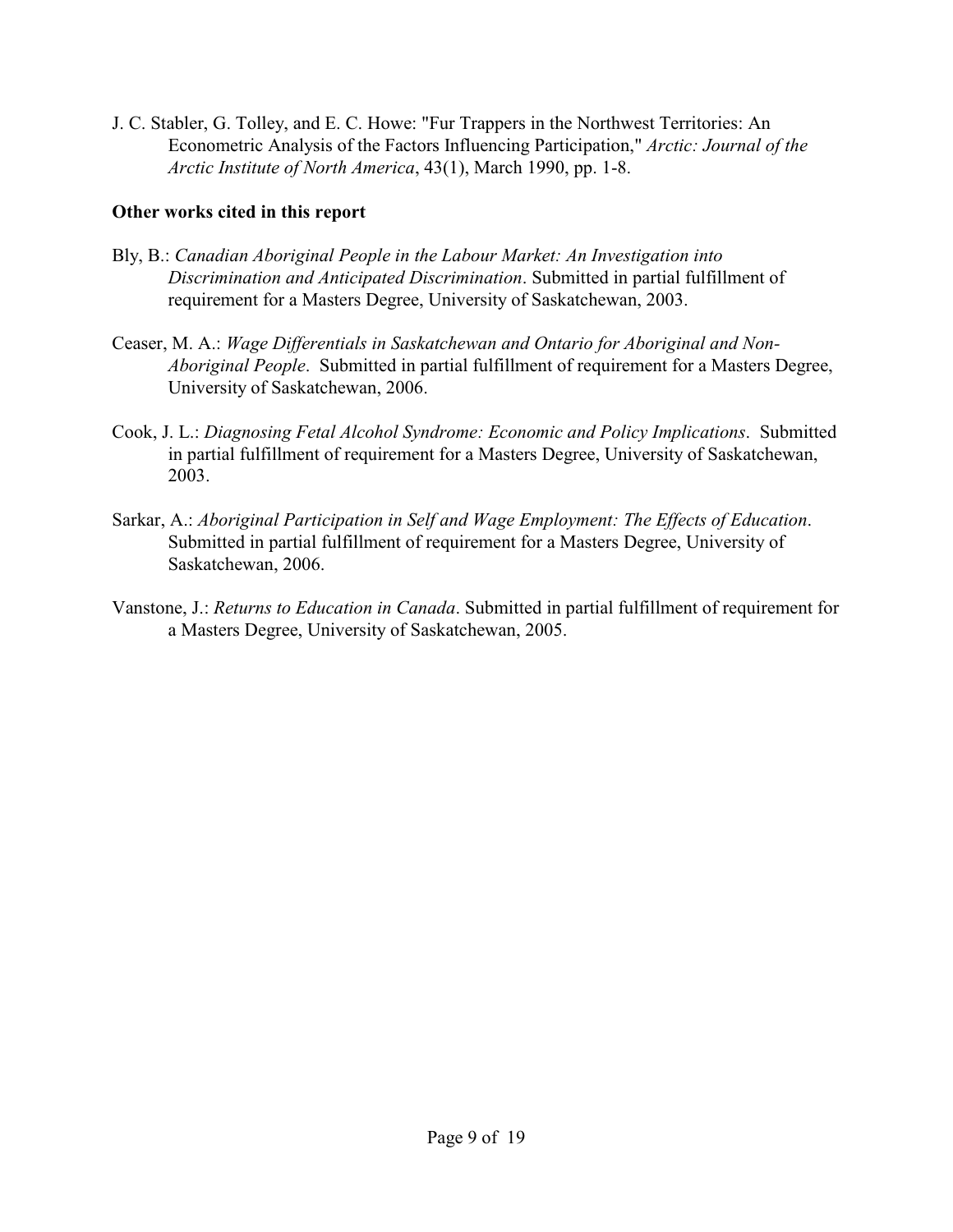# **Appendix:** *Curriculum Vitae* **for Eric Howe**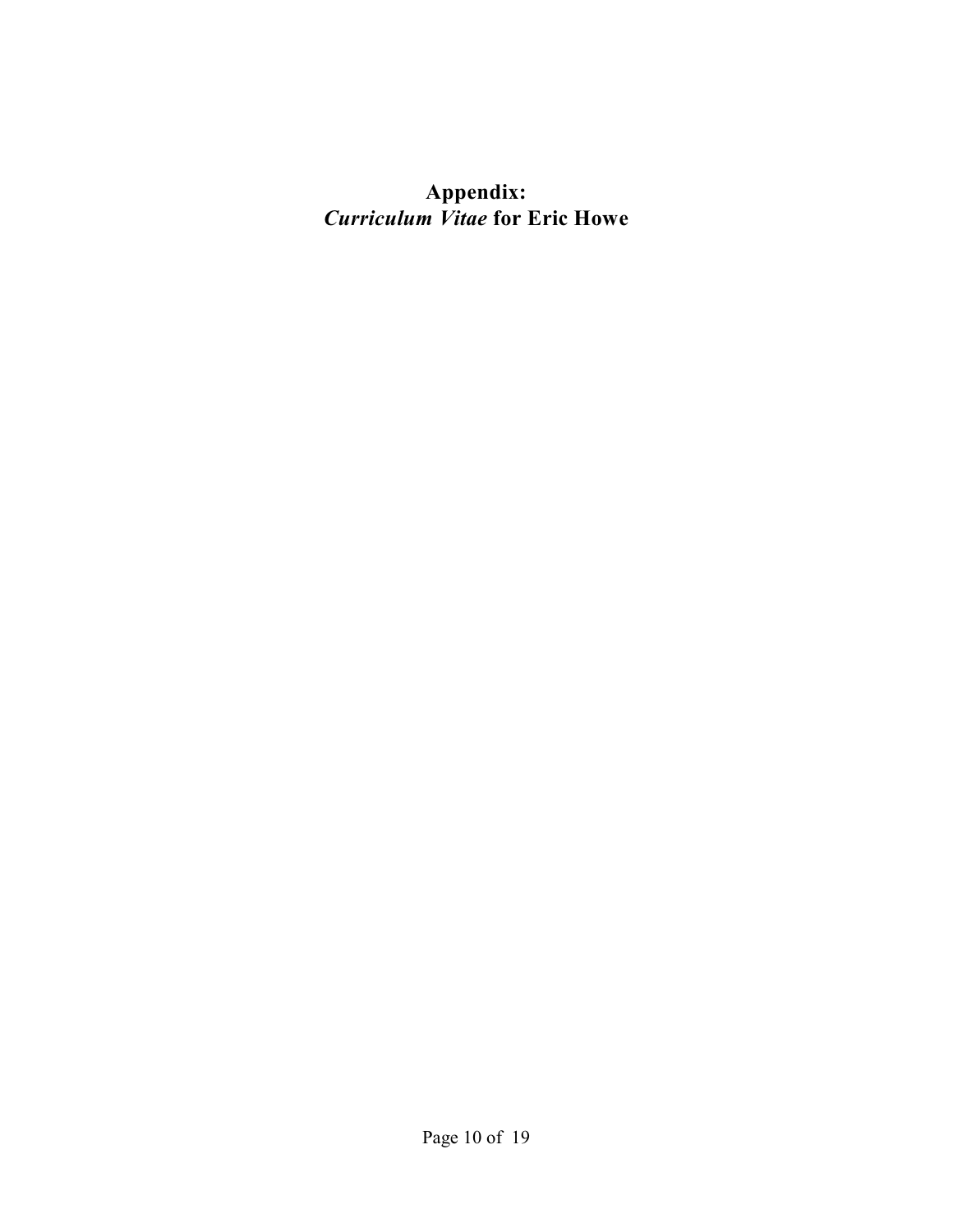Professor Department of Economics University of Saskatchewan 9 Campus Drive Saskatoon, Saskatchewan Canada S7N 5A5 Phone: (306) 966-5212 Fax: (306)966-5232 Email: eric.howe@usask.ca

#### **EDUCATION**

**B.A. in Economics and Mathematics**

Wittenberg University, 1973

**Ph.D. in Economics** University of Maryland, 1982

#### **FIELDS OF INTEREST**

Aboriginal Social Policy Research Individual Charitable Giving Economic Forecasting Economic Modeling Microeconomic Theory

#### **PUBLICATIONS**

### **Articles in Refereed Journals**

E.C. Howe: "Saskatchewan with an Aboriginal Majority: Education and Entrepreneurship," *Public Policy Paper # 44*, Saskatchewan Institute of Public Policy, September 2006, ISBN 0-7731-0582-4.

K. Lendsay, M. Painter, and E. C. Howe: "Managing Saskatchewan's Expanding Aboriginal Economic Gap," *Journal of Aboriginal Economic Development*, 1(2), Winter 2000, pp. 31-45. (Reprinted in *Council for the Advancement of Native Development Officers Newsletter*, 2(9), Winter 2000-2001, pp. 10-13.)

J. C. Stabler and E. C. Howe: "Services, Trade, and Regional Structural Change in Canada 1974-1984," *Review of Urban and Regional Development Studies*, 5(1), January 1993, pp. 29-50.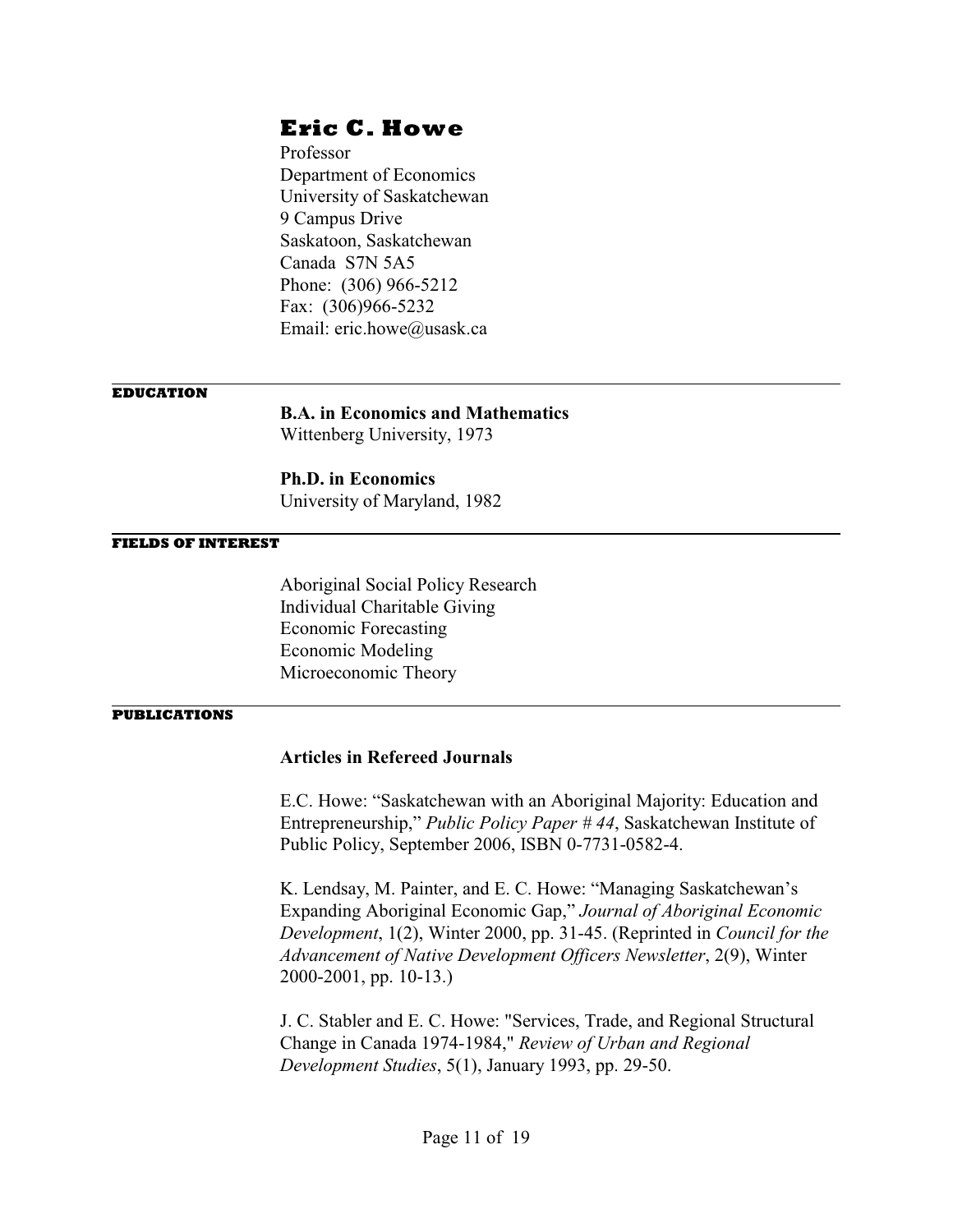#### **PUBLICATIONS, continued**

### **Articles in Refereed Journals, continued**

E. C. Howe and J. C. Stabler: "The Regional Structure of the United States Economy," *Papers in Regional Science*, 71(2), April 1992, pp. 175-191.

E. C. Howe: "A More Powerful Method for Triangularizing Input-Output Matrices: A Comment," *Econometrica*, 59(2), March 1991, pp. 521-523.

E. C. Howe: "Simple Industrial Complexes," *Papers in Regional Science*, 70(1), January 1991, pp. 71-80.

E. C. Howe and C. R. Johnson: "Expected-Value Norms on Matrices," *Linear Algebra and its Applications*, 139(1), October 1990, pp. 21-29.

J. C. Stabler and E. C. Howe: "Native Participation in Northern Development: The Impending Crisis in the NWT," *Canadian Public Policy*, 16(3), September 1990, pp. 262-283.

E. C. Howe and K. F. Forbes: "Negotiating Over Externalities," *Natural Resource Modelling*, 4(1), Winter 1990, pp. 95-119.

J. C. Stabler, G. Tolley, and E. C. Howe: "Fur Trappers in the Northwest Territories: An Econometric Analysis of the Factors Influencing Participation," *Arctic: Journal of the Arctic Institute of North America*, 43(1), March 1990, pp. 1-8.

P. Coughlin and E. C. Howe: "Policies Over Time and Pareto Optimality," *Social Choice and Welfare*, 6(4), 1989, pp. 259-273.

E. C. Howe and J. C. Stabler: "Canada Divided: The Optimal Division of an Economy into Regions," *Journal of Regional Science*, 29(2), May 1989, pp. 191-211 (Reprinted in Niles Hansen, Kenneth Button, and Peter Nijkamp, eds: *Regional Policy and Regional Integration*. Cheltenham, UK: Elgar, 1996.)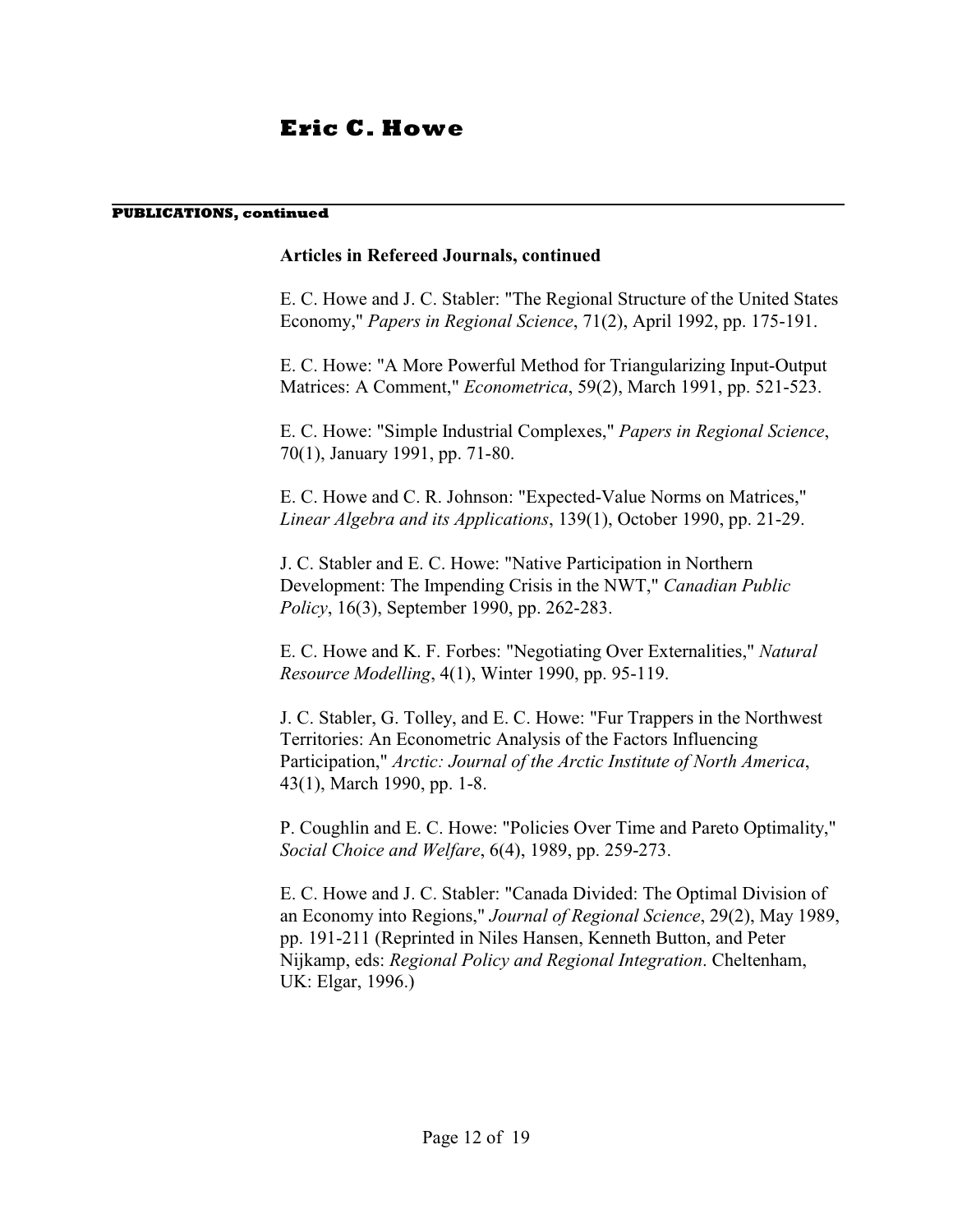#### **PUBLICATIONS, continued**

### **Articles in Refereed Journals, continued**

E. C. Howe and C. R. Johnson: "Aggregation of Markov Processes: Axiomatization," *Journal of Theoretical Probability*, 2(2), April 1989, pp. 201-208.

E. C. Howe and C. R. Johnson: "Linear Aggregation of Input-Output Models," *Society for Industrial and Applied Mathematics Journal on Matrix Analysis and Applications*, 10(1), January 1989, pp. 65-79.

J. C. Stabler and E. C. Howe: "Service Exports and Regional Growth in the Postindustrial Era," *Journal of Regional Science*, 28(3), August 1988, pp. 303-315. (Reprinted in J. R. Bryson, and P. W. Daniels, eds., *Service Industries in the Global Economy*. Cheltenham, U.K.: Elgar, 1998.)

E. C. Howe, C. R. Johnson, and J. Lawrence: "The Structure of Distances in Networks," *Networks*, 16(1), January 1986, pp. 87-106.

E. C. Howe, G. E. Schluter, and C. R. Handy: "Measuring Labor Productivity in the Production of Food for Personal Consumption," *Agricultural Economics Research*, 28(4), October 1976, pp. 123-129.

E. C. Howe and C. R. Handy: "Inventory and Critique of Productivity Estimates in the U.S. Food and Fiber Sector," *American Journal of Agricultural Economics*, 57(5), December 1975, pp. 916-921.

### **Chapters in Books**

E. C. Howe: "Education and Lifetime Income for Aboriginal People in Saskatchewan," in J. P, White, P. Maxim and D. Beavon, eds., *Aboriginal Policy Research: Setting the Agenda for Change, Volume 1*, Toronto: Thompson Educational Publishing, 2004, pp. 175-191.

K. Lendsay, M. Painter, and E. C. Howe: "Impact of the Changing Aboriginal Population on the Saskatchewan Economy: 1995-2045," in *Saskatchewan and Aboriginal People in the 21<sup>st</sup> Century. Regina:* Federation of Saskatchewan Indian Nations, 1997, pp. 37-143.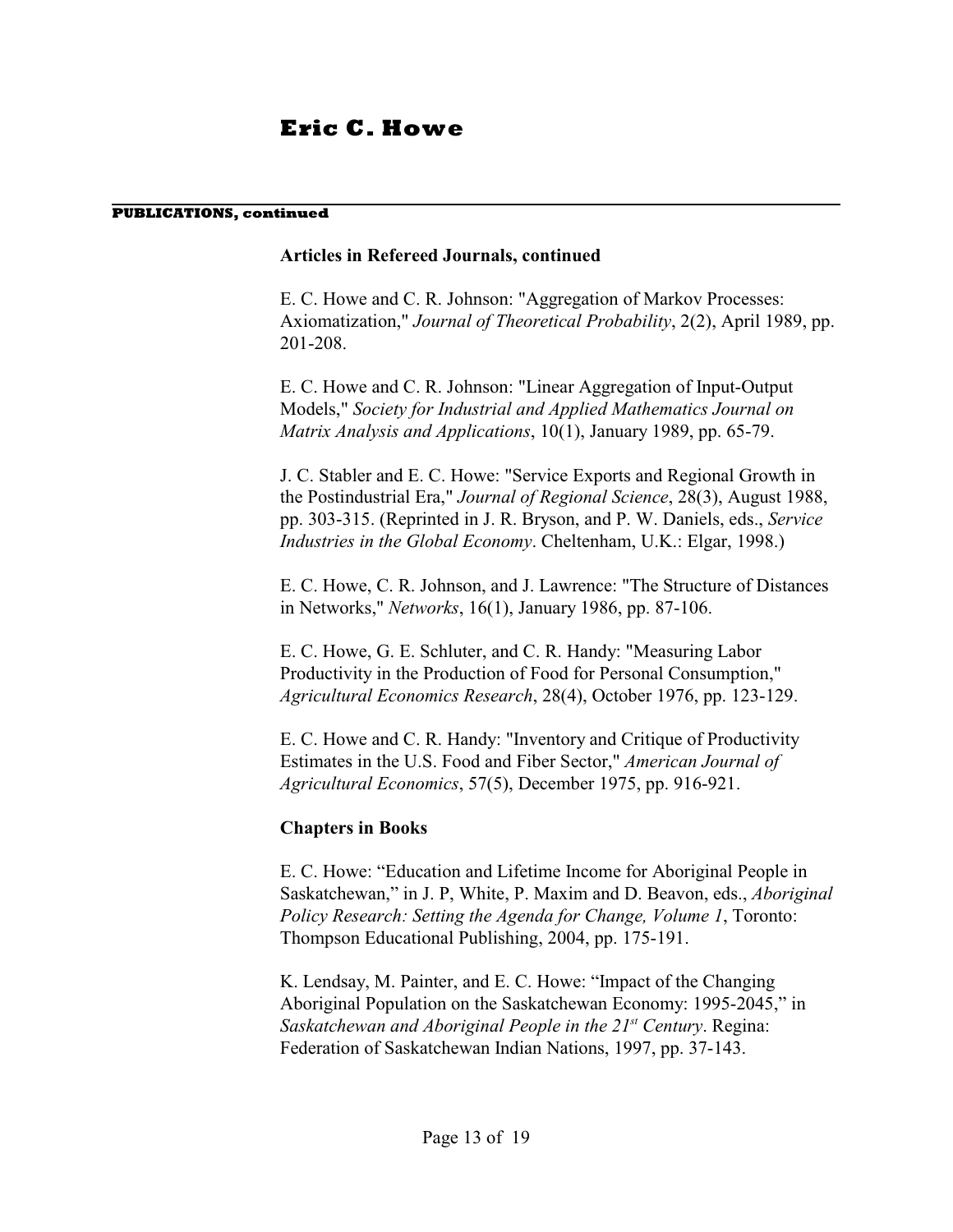#### **PUBLICATIONS, continued**

### **Chapters in Books, continued**

J. C. Stabler and E. C. Howe: "Socio-Economic Transformation of the Native People of the Northwest Territories, 1800-2000," in *Old Pathways and New Directions: Towards a Sustainable Future*. Calgary: Arctic Institute of North America, 1991, pp. 137-180.

E. C. Howe and C. R. Johnson: "Analytic Problems in the Aggregation of Input-Output Models," in M. Gover and S. Barnett, eds., *Applications of Matrix Theory*. Oxford: Oxford University Press, 1989, pp. 29-61.

### **Book Reviews**

E. C. Howe: Review of *Topics in Matrix Analysis* by R. Horn and C. Johnson, *The Economic Journal*, 104(422), January 1994, p. 201.

E. C. Howe: Review of *Economic Logistics: The Optimization of Spatial and Sectoral Resource, Production, and Distribution Systems* by S. Thore, *The Economic Journal*, 103(416), January 1993, p. 298.

E. C. Howe: Review of *Productivity Growth in Japan and the United States* by C. Hulten, *The Economic Journal*, 102(414), September 1992, p. 1336.

### **Abstracts**

E. C. Howe and J. C. Stabler: "Canada Divided: The Optimal Division of an Economy into Regions," *Journal of Economic Literature*, 27(4), December 1989, p. 2114.

J. C. Stabler and E. C. Howe: "Service Exports and Regional Growth in the Postindustrial Era," *Journal of Economic Literature*, 27(1), March 1989, p. 495.

### **Other**

E. C. Howe: "Mega-project Jobs Don't Justify Government Spending," *The Star Phoenix*, 17 September 1993, p. A5.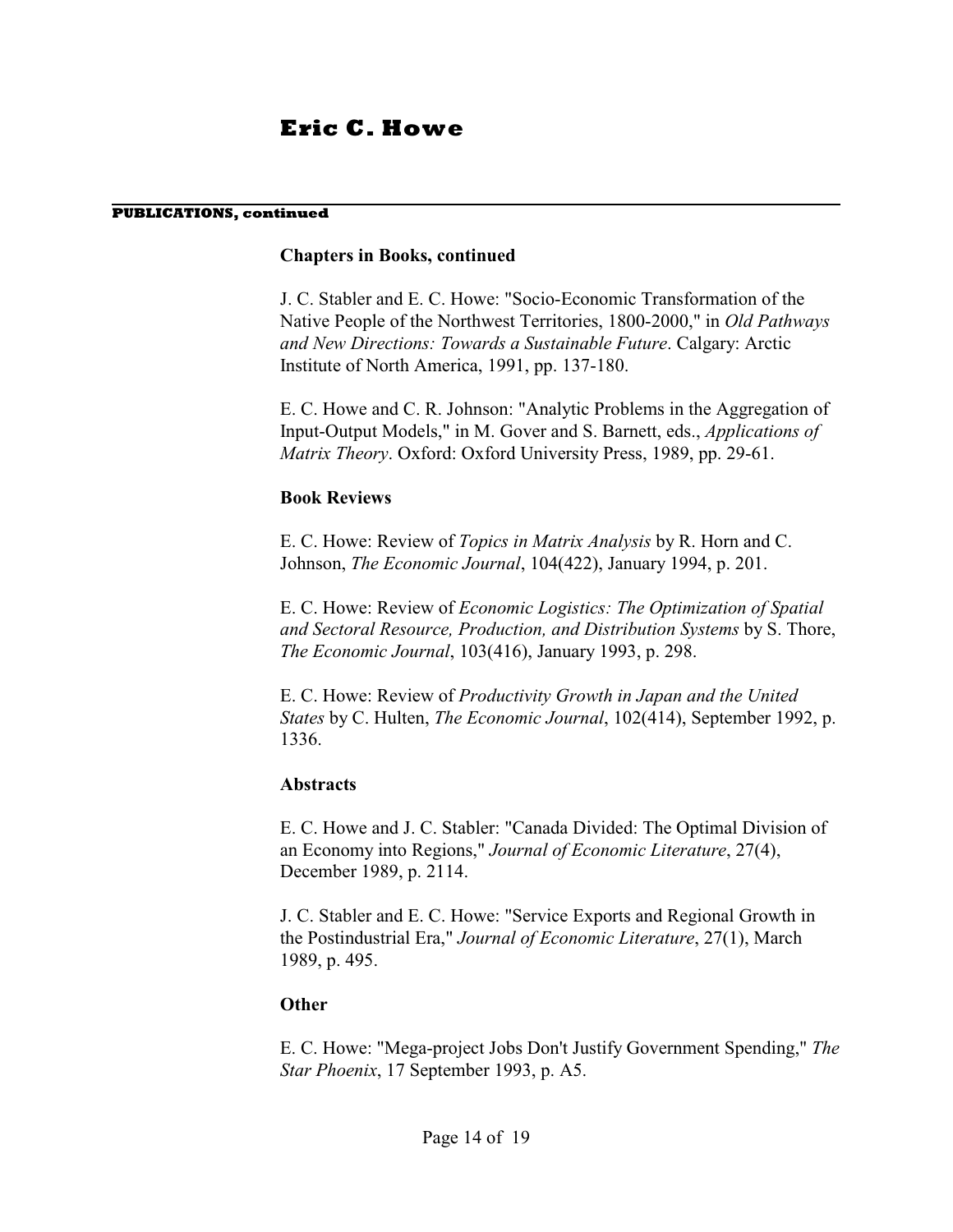#### **PUBLICATIONS, continued**

### **Other, continued**

E. C. Howe: "Government-funded Mega-Projects Make Public Poorer," *The Star Phoenix*, 16 September 1993, p. A5.

E. C. Howe: "Reliable Economic Forecasts Not the Easiest," *The Star Phoenix*, 21 May 1993, pp. A1-A2.

#### **TECHNICAL REPORTS**

E.C. Howe: *The Economic Impact of the Trade, Investment and Labour Mobility Agreement (TILMA) on Saskatchewan*, Prepared for the Saskatchewan Department of Government Relations, 2007

E.C. Howe: Saskatoon and Aboriginal People in the 21<sup>st</sup> Century. Prepared for a submission to the CRTC to create an Aboriginal oriented radio station in Saskatoon, 2006.

E.C. Howe: *The Economic Significance of First Nations Business to Prince Albert*. Prepared for the Prince Albert Grand Council, 2006.

E.C. Howe: *The Economic Significance of First Nations People to Prince Albert*. Prepared for the Prince Albert Grand Council, 2005.

E. C. Howe: *Review of the Community Based Funding Program Formulae Used by The Federation of Saskatchewan Indian Nations.* Prepared for the Federation of Saskatchewan Indian Nations, 2003.

E.C. Howe: *Bathurst Inlet Port, Road, and Mining Development: The Economic Benefits for Nunavut and Canada*. Prepared for the Kitikmeot Development Commission, 2002.

J. C. Stabler and E. C. Howe: *The Economic Model of Nunavut and the NWT*. Prepared for the Kitikmeot Corporation, Birthright Development Corporation of the Kitikmeot Inuit Association, 2000.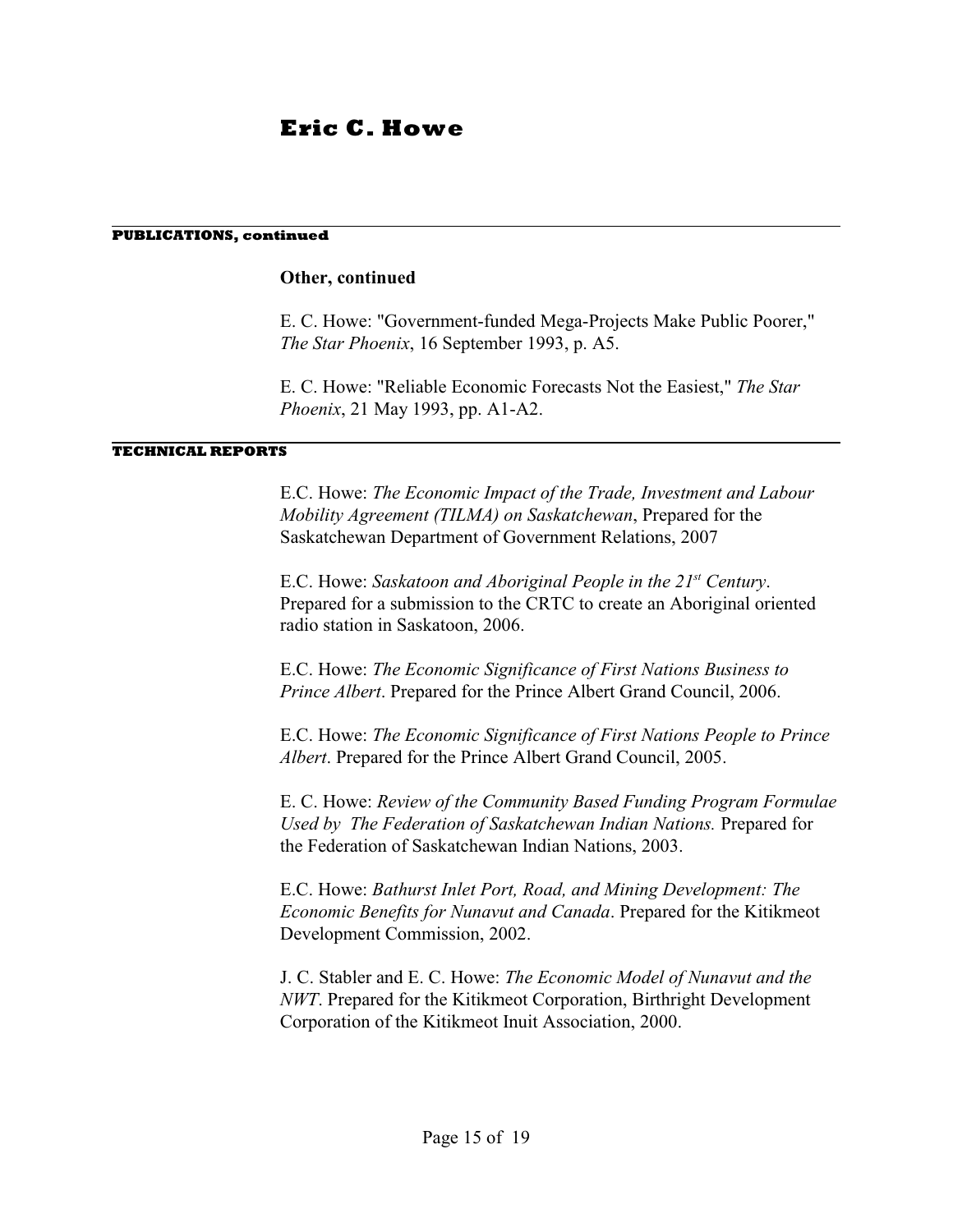#### **TECHNICAL REPORTS, continued**

J. C. Stabler and E. C. Howe: *Bathurst Inlet Port, Road, and Mining Development: The Economic Impact on Nunavut*. Prepared for the Kitikmeot Corporation, Birthright Development Corporation of the Kitikmeot Inuit Association, 2000.

E. C. Howe: *The Irrelevance and Inaccuracy of "Total Compensation" as Presented in the Saskatchewan Justice Brief to the Provincial Court Commission*. Prepared for the Saskatchewan Provincial Court Judges Association, 1999.

E. C. Howe and K. Lendsay: *The Economic Model of Alberta and the Métis Settlements*. Prepared for the General Council of the Métis Settlements of Alberta, 1999.

K. Lendsay, E.C. Howe, and C. Hanselmann: *Future of the Métis Settlements of Alberta: Demographic and Economic Forecasting Study*. Prepared for the General Council of the Métis Settlements of Alberta, 1999.

J. C. Stabler and E. C. Howe: *The Economic Impact on Nunavut of the Bathurst Inlet Port and Mining Development*. Prepared for the Kitikmeot Corporation, Birthright Development Corporation of the Kitikmeot Inuit Association, 1998.

J. C. Stabler and E.C. Howe: *The Economic Model of the Western NWT and Nunavut*. Prepared for the Kitikmeot Corporation, Birthright Development Corporation of the Kitikmeot Inuit Association, 1998.

K. J. Lendsay, M. Painter, and E. C. Howe: *Impact of Aboriginal People on the Saskatchewan Economy: 1995-2045*. Prepared for the Federation of Saskatchewan Indian Nations and the Metis Nation, 1997.

E. C. Howe: *The Role of the Upstream Oil and Gas Industry in Saskatchewan and the Economic Impact of a Reduction in Royalty Rates*. Prepared for the Canadian Association of Petroleum Producers, 1997.

E. C. Howe: *The Provincial Economic Impact of the Proposed Heavy-Oil Project at Maidstone, Saskatchewan*. Prepared for PanCanadian Petroleum, 1997.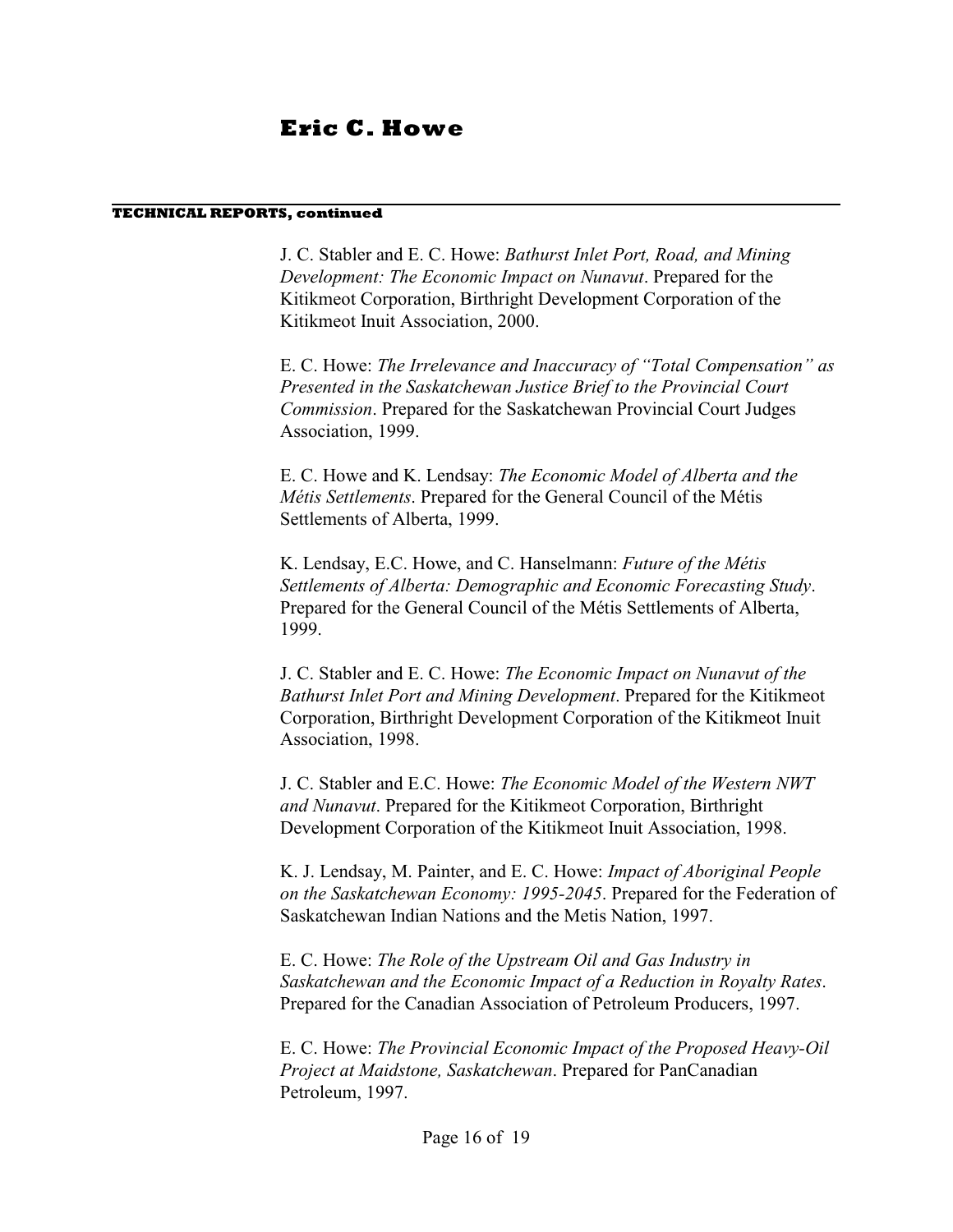#### **TECHNICAL REPORTS, continued**

E. C. Howe: *Saskatchewan Employment Grows Slowly Because We Have the Least Educated Workforce in Canada*. Prepared for the Saskatchewan Department of Finance, 1997.

E. C. Howe: *The Provincial Economic Impacts of the Proposed Enhanced Oil Recovery Project at Weyburn, Saskatchewan*. Prepared for PanCanadian Petroleum, 1996.

G. Parsons and E. C. Howe: *The Economic Impact of Provincial Railway Taxes in Western Canada*. Prepared for the Organisation for Western Economic Cooperation, 1996.

E. C. Howe: *PREMOS: The Provincial Economic Model of Saskatchewan*. Prepared for the Saskatchewan Energy Conservation and Development Authority, 1995.

E. C. Howe: *The Economic Impact of SaskTel on Saskatchewan, 1995-99*. Prepared for SaskTel, 1994.

E. C. Howe: *Uranium Demand, Supply, and Pricing: A Critical Review of the Forecasts by Greenpeace and the IAEA*. Prepared for Environment Canada, 1993.

E. C. Howe and J. C. Stabler: *The Revised Northwest Territories Economic Model*. Prepared for the Government of the Northwest Territories, 1990.

J. C. Stabler, E. C. Howe, and G. Tolley: *The Northwest Territories Economic Model*. Prepared for the Government of the Northwest Territories, 1988.

E. C. Howe: *A Critical Review of the 1987 Revision of the Saskatchewan Provincial Income and Product Accounts*. Prepared for the Executive Council of the Saskatchewan Provincial Government, 1987.

E. C. Howe: *The 1985 Revision of the Saskatchewan Econometric Model*. Prepared for the Executive Council of the Saskatchewan Provincial Government, 1985.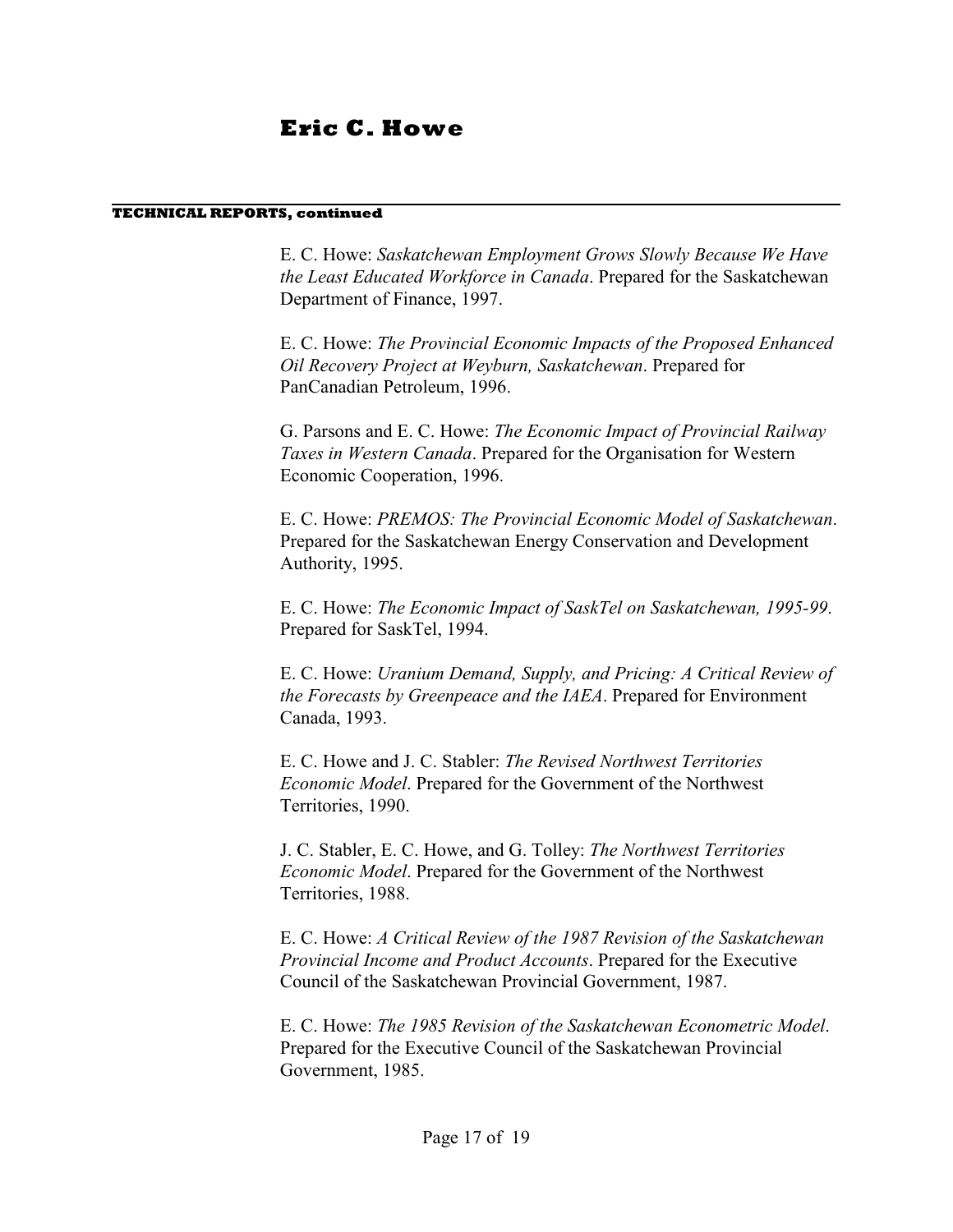#### **TECHNICAL REPORTS, continued**

E. C. Howe: *The Macroeconomic Impact of a Lloydminster Heavy Oil Upgrader*. Prepared for the Saskatchewan Department of Economic Development and Trade and for the Department of Energy and Mines, 1985.

E. C. Howe: *A Model of the Indonesian Economy*. Prepared for USAID and the Indonesian National Development Planning Agency (BAPPENAS), 1984.

E. C. Howe: *The Saskatchewan Econometric Model*. Prepared for the Executive Council of the Saskatchewan Provincial Government, 1982.

E. C. Howe: *Measuring the Macroeconomic Impacts of the Potash Corporation of Saskatchewan*. Prepared for the Potash Corporation of Saskatchewan, 1981.

#### **POSITIONS HELD**

**Professor, 1991-present** University of Saskatchewan

**Associate Professor, 1984-1991** University of Saskatchewan

**Visiting Assistant Professor, 1982-1983** University of Maryland

**Assistant Professor, 1979-1984** University of Saskatchewan

**Mathematical Economist, 1978** Applied Mathematics Division, U.S. National Bureau of Standards

**Economist, 1974-1976** Economic Research Service, U.S. Department of Agriculture